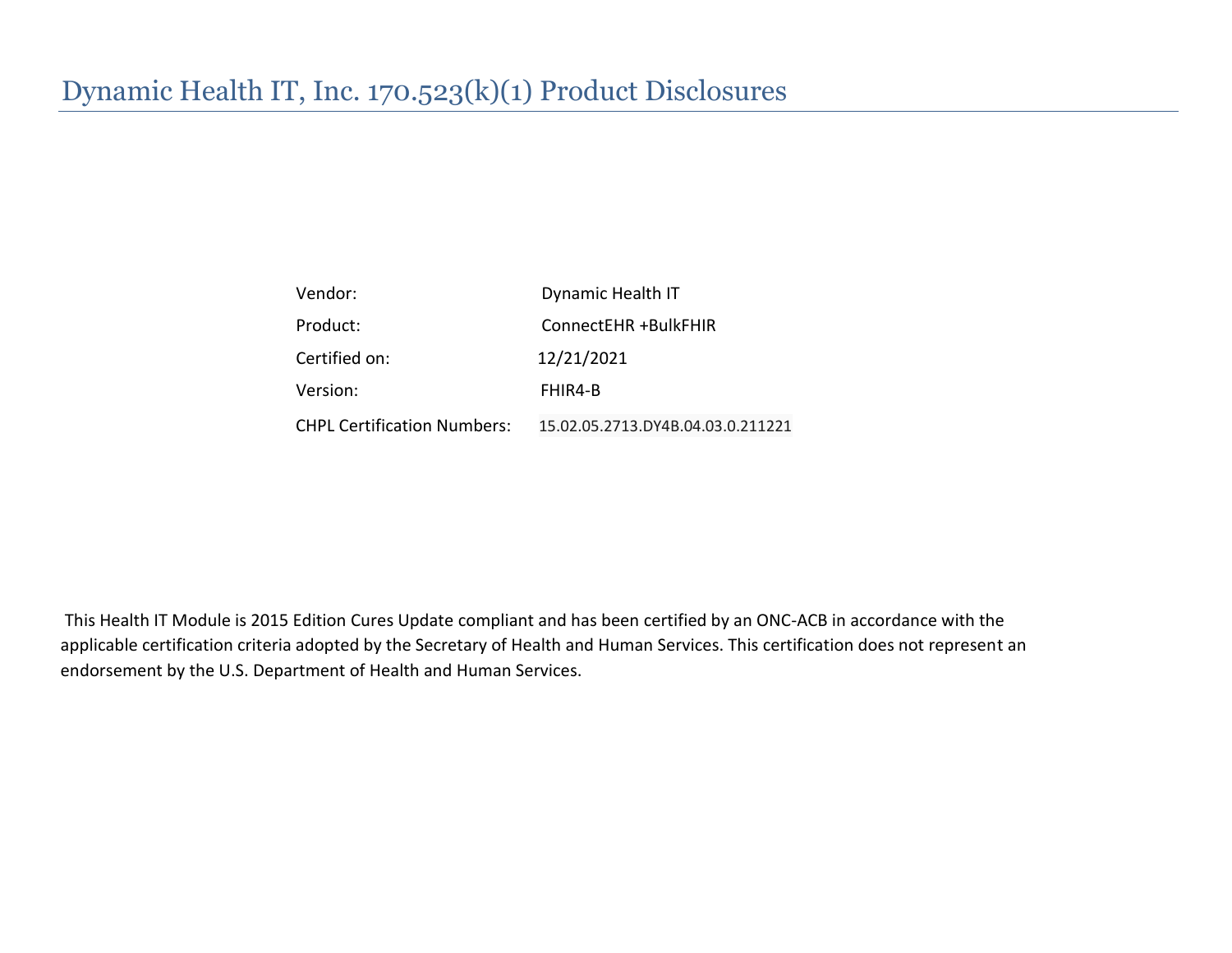#### **Certification Criteria:**

| 170.315 (b)(1): Transitions of Care (Cures<br>Update)                              | 170.315 (b)(7): Security Tags -<br>Summary of Care - Send (Cures<br>Update)                                   | 170.315 (b)(8): Security Tags -<br>Summary of Care - Receive (Cures<br>Update)                            |
|------------------------------------------------------------------------------------|---------------------------------------------------------------------------------------------------------------|-----------------------------------------------------------------------------------------------------------|
| 170.315 (b)(10): Electronic Health<br>Information (EHI) Export                     | 170.315 (d)(1): Authentication, Access<br>Control, Authorization                                              | 170.315 (d)(2): Auditable Events<br>and Tamper-Resistance (Cures<br>Update)                               |
| 170.315: (d)(3) Audit report(s) (Cures<br>Update)                                  | 170.315 (d)(4) Amendments                                                                                     | 170.315 (d)(5) Automatic Access<br>Time-Out                                                               |
| 170.315 (d)(6) Emergency access                                                    | 170.315 (d)(7) End-user device<br>encryption                                                                  | 170.315 (d)(8) Integrity                                                                                  |
| 170.315 (d)(9) Trusted Connection                                                  | 170.315(d)(12) - Encrypt<br><b>Authentication Credentials</b>                                                 | 170.315(d)(13) - Multi-factor<br>Authentication                                                           |
| 170.315 (e)(1) View, Download, and<br>Transmit to 3rd Party (Cures Update)         | 170.315 (e)(3): Patient Health<br><b>Information Capture</b>                                                  | $170.315(f)(1) - Transmission to$<br>immunization registries                                              |
| $170.315(f)(2)$ - Transmission to public<br>health agencies-syndromic surveillance | 170.315 (f)(3): Transmission to Public<br>Health Agencies - Reportable<br>Laboratory Tests and Values/Results | $170.315(f)(5) - Transmission to$<br>public health agencies - Electronic<br>Case Reporting (Cures Update) |
| 170.315 (g)(2) Automated Measure<br>Calculation                                    | 170.315 (g)(4) Quality management<br>system                                                                   | $170.315$ (g)(5): Accessibility-<br><b>Centered Design</b>                                                |
| 170.315 (g)(6) Consolidated CDA Creation<br>(Cures Update)                         | 170.315 (g)(7) Patient Selection                                                                              | 170.315 (g)(9) All Data Request                                                                           |
| 170.315 (g)(10): Standardized API for<br><b>Patient and Population Services</b>    | 170.315 (h)(1) Direct Project                                                                                 |                                                                                                           |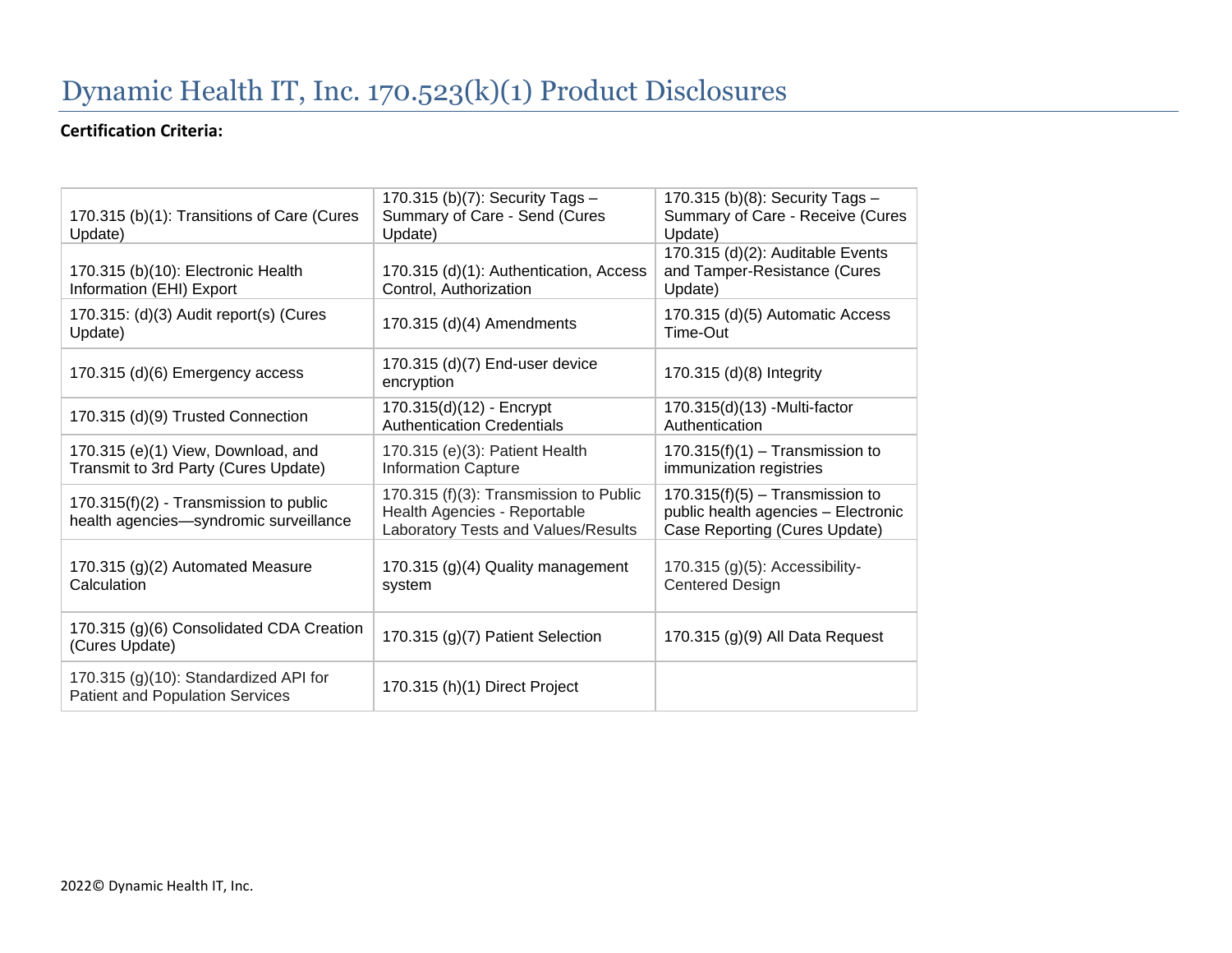| Capability                                                                                                                                                                                                                                                      | <b>Description of capability</b>                                                                                                                                                                                                                                               | Types of Costs or Fees for the Capability                                                                                                                                        |
|-----------------------------------------------------------------------------------------------------------------------------------------------------------------------------------------------------------------------------------------------------------------|--------------------------------------------------------------------------------------------------------------------------------------------------------------------------------------------------------------------------------------------------------------------------------|----------------------------------------------------------------------------------------------------------------------------------------------------------------------------------|
| 170.315(e)(1)<br>View, Download, and Transmit to 3rd<br>Party (Cures Update)                                                                                                                                                                                    | Patient Portal enables patients to View, Download<br>& Transmit clinical documents, view health<br>information in human readable format, send<br>secure messages to their provider and access<br>custom provider resources. They can download<br>CCDA documents by PDF or XML. | License and upgrade fees may apply. Clients<br>must contract directly with certified HISP<br>since a direct address is required if<br>transmitting document via DIRECT protocol. |
| 170.315 (e)(3) Patient Health Information<br>Capture                                                                                                                                                                                                            | Timely Access and V/D/T events trackable through<br>utilization reports in ConnectEHR.                                                                                                                                                                                         |                                                                                                                                                                                  |
| 170.315 (f)(1) Transmission to<br><b>Immunization Registries</b><br>170.315(f)(2) - Transmission to public<br>health agencies-syndromic surveillance<br>170.315(f)(5) - Transmission to public<br>health agencies - electronic case reporting<br>(Cures Update) | Inpatient and Ambulatory: Creates information for<br>electronic transmission to public health agencies<br>and registries.                                                                                                                                                      | License and upgrade fees may apply.                                                                                                                                              |
| 170.315(b)(1) Transitions of Care (Cures<br>Update)<br>170.315 (b)(7): Security Tags - Summary<br>of Care - Send (Cures Update)<br>170.315 (b)(8): Security Tags - Summary<br>of Care - Receive (Cures Update)<br>170.315 (g)(6): Consolidated CDA Creation     | ConnectEHR is able to create and receive CDA<br>documents.                                                                                                                                                                                                                     | License and upgrade fees may apply. There<br>is a cost for Microsoft SQL Server (2012 or<br>later) license.                                                                      |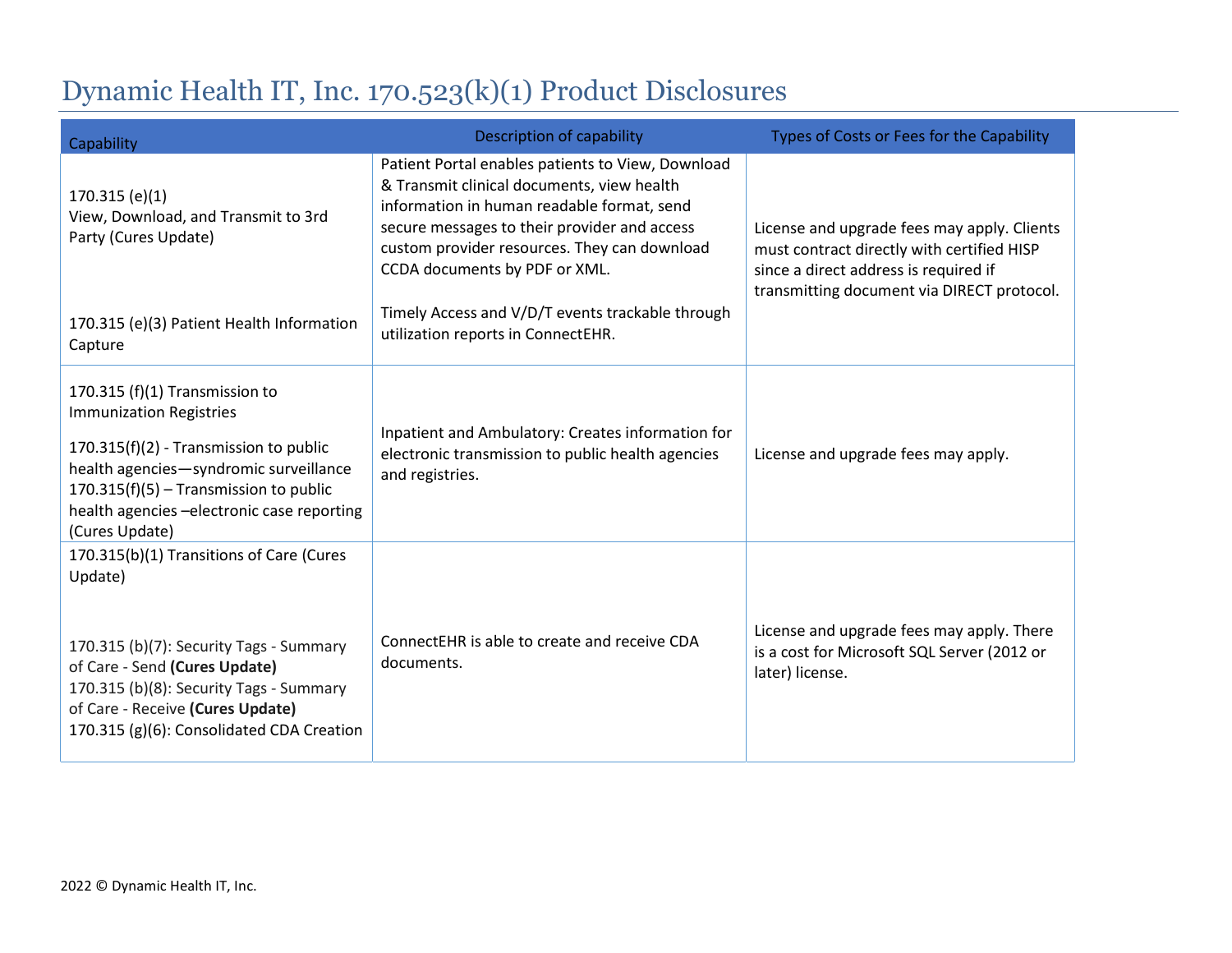| Audit logging, audit integrity and security<br>features<br>170.315(d)(1) Authentication, Access<br>Control, and Authorization<br>170.315(d)(2) Auditable Events and<br>Tamper-Resistance (Cures Update)<br>170.315(d)(3) Audit Report(s) (Cures<br>Update) |                                                                                                                                                                                                                                                   |
|------------------------------------------------------------------------------------------------------------------------------------------------------------------------------------------------------------------------------------------------------------|---------------------------------------------------------------------------------------------------------------------------------------------------------------------------------------------------------------------------------------------------|
| 170.315(d)(5) Automatic Access Time-out                                                                                                                                                                                                                    |                                                                                                                                                                                                                                                   |
| 170.315(d)(6) Emergency Access                                                                                                                                                                                                                             | Inpatient and Ambulatory; Audit log for patient and AR to monitor Portal account activity and<br>confirm integrity of encrypted audit log entries<br>License and upgrade fees may apply. There is a cost for Microsoft SQL Server (2012 or later) |
| 170.315(d)(7) End-User Device Encryption                                                                                                                                                                                                                   | license.                                                                                                                                                                                                                                          |
| 170.315(d)(8) Integrity                                                                                                                                                                                                                                    |                                                                                                                                                                                                                                                   |
| 170.315 (d)(9) Trusted Connection                                                                                                                                                                                                                          |                                                                                                                                                                                                                                                   |
| 170.315(d)(12) - Encrypt Authentication<br>Credentials                                                                                                                                                                                                     |                                                                                                                                                                                                                                                   |
| 170.315(d)(13) - Multi-factor<br>Authentication                                                                                                                                                                                                            |                                                                                                                                                                                                                                                   |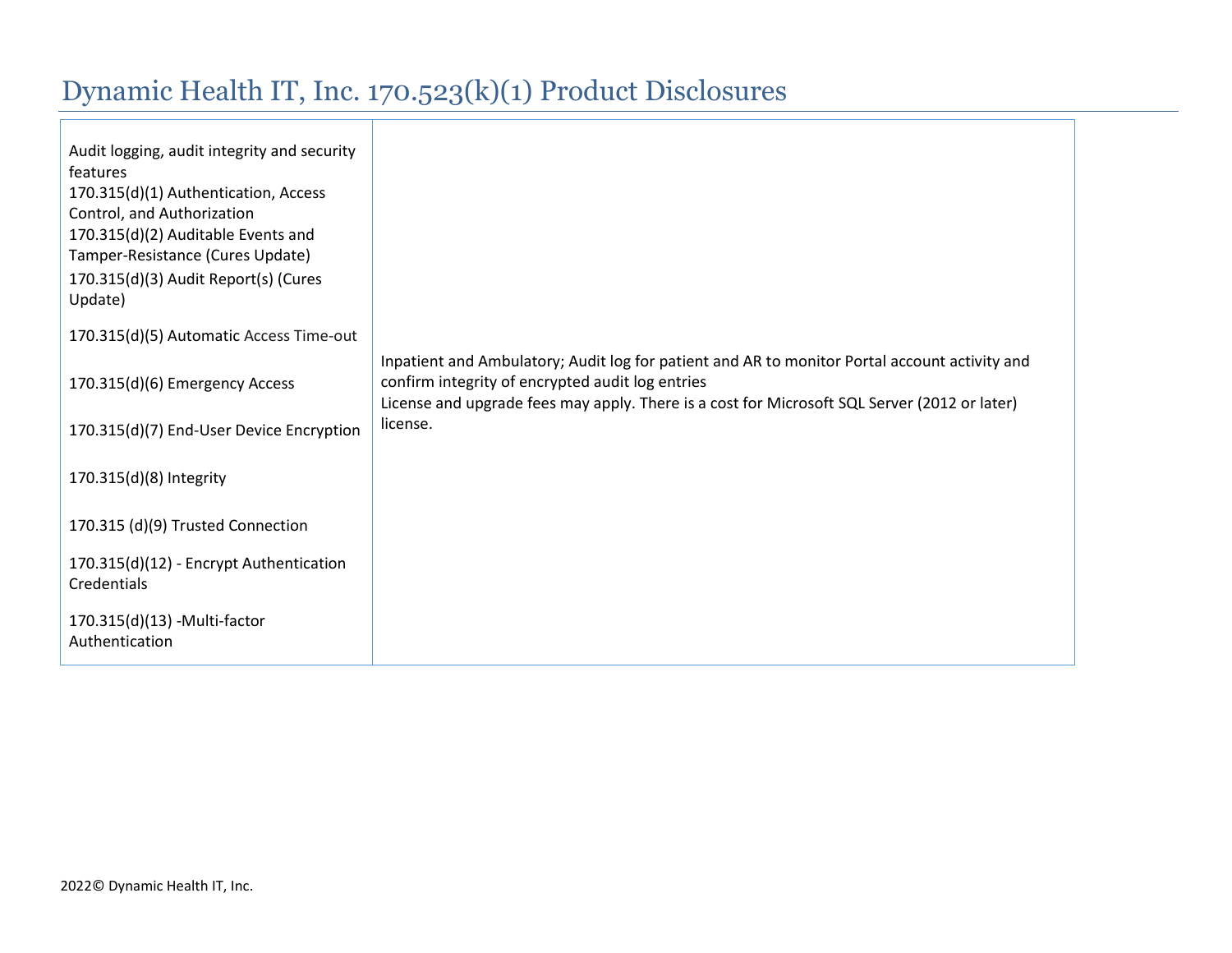| 170.315 (g)(7): Application Access -<br><b>Patient Selection</b><br>170.315 (g)(9): Application Access - All<br>Data Request (Cures Update<br>170.315 (g)(10): Standardized API for<br><b>Patient and Population Services</b> | FHIR API enables authorized apps to consume<br>patient data from Common Clinical Dataset.                                                      | License and upgrade fees may apply. There<br>is a cost for Microsoft SQL Server (2012 or<br>later) license. SSL certificate required for<br>security. |
|-------------------------------------------------------------------------------------------------------------------------------------------------------------------------------------------------------------------------------|------------------------------------------------------------------------------------------------------------------------------------------------|-------------------------------------------------------------------------------------------------------------------------------------------------------|
| 170.315(h)(1) - Direct Project                                                                                                                                                                                                | Send and receive clinical documents via Direct<br>protocol.                                                                                    | There are annual fees for required Direct<br>HISP and email addresses.                                                                                |
| 170.315(g)(2) Automated Measure<br>Calculation                                                                                                                                                                                | <b>Inpatient and Ambulatory</b>                                                                                                                | License and upgrade fees may apply. There is<br>a cost for Microsoft SQL Server (2012 or<br>later) license.                                           |
| Pin-token sign-on                                                                                                                                                                                                             | Automatically create patient portal accounts with<br>or without Pin/Token Portal activation system                                             | License and upgrade fees may apply.                                                                                                                   |
| Authorized representative automated<br>deactivation                                                                                                                                                                           | Authorized Representative (AR) login and<br>automatic AR deactivation on specified patient age                                                 | License and upgrade fees may apply.                                                                                                                   |
| Direct address book                                                                                                                                                                                                           | Keep track of all Direct addressed for transmission<br>of clinical documents                                                                   | License and upgrade fees may apply.                                                                                                                   |
| Automatic and manual portal utilization<br>reports                                                                                                                                                                            | Customizable settings and outputs to monitor<br>access to clinical documents, patient V/D/T, Secure<br>Messaging and other MU-related activity | License and upgrade fees may apply.                                                                                                                   |